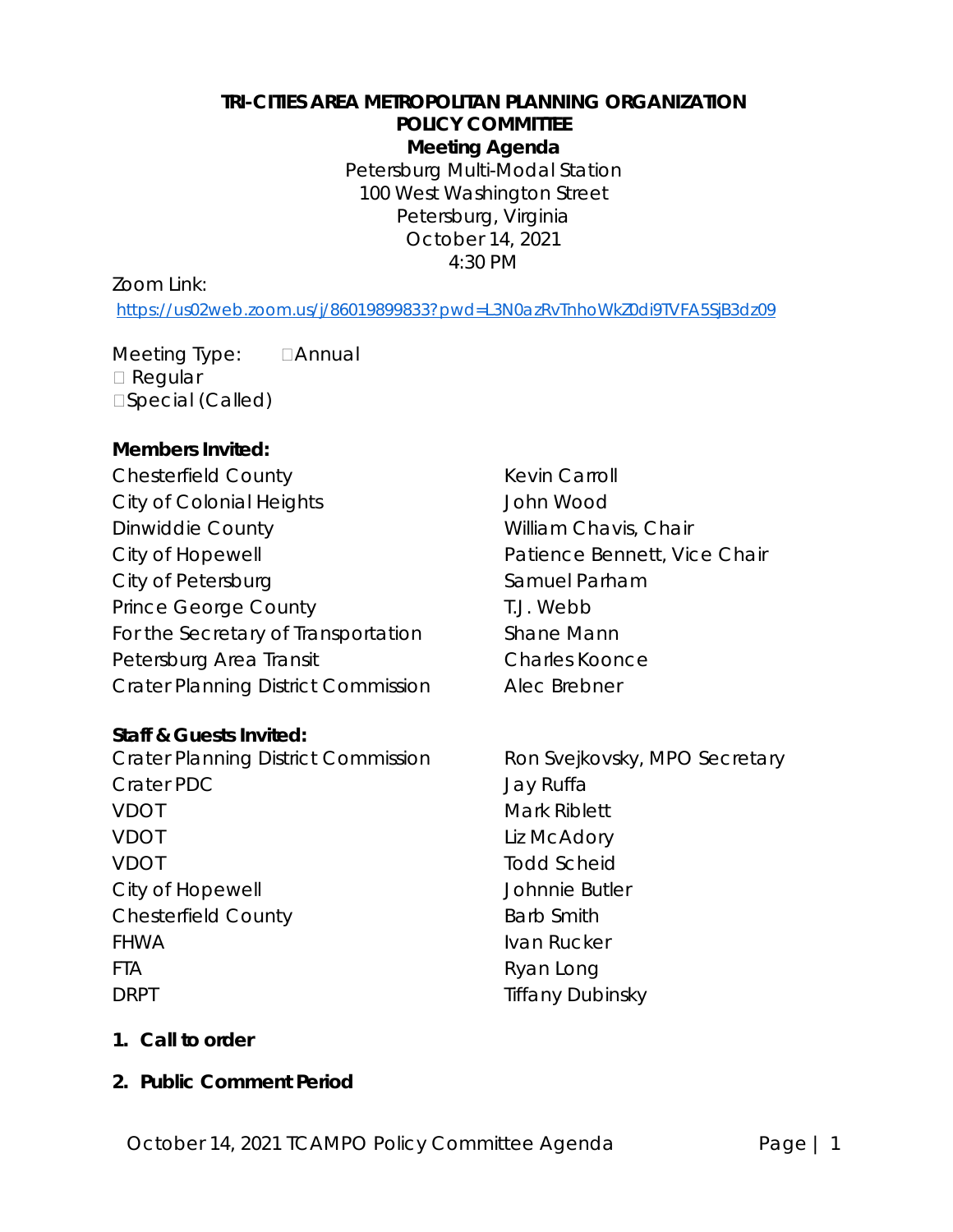# **ACTION ITEMS:**

| 3. Approval of Agenda                                           | Approval |
|-----------------------------------------------------------------|----------|
| 4. Approval of minutes from September 9, 2021, meeting – Att. 1 | Approval |

# **5. FY23-24 TAP Endorsement Resolution -** *Attachment 2**Action*

As noted at last month's meeting, any applications in an MPO area will need an MPO resolution of endorsement, so localities were asked to provide TA application information (project name, project description, estimated cost, and requested amount of TA funding) to MPO staff.

The resolution approved last month included dollar amounts that have changed since the resolution was adopted. Therefore, VDOT has asked that the Policy Committee approve the resolution at today's meeting either without the dollar amounts or the new amounts (**Attachment 2**).

*Action requested: TAC recommends the Policy Committee approve the resolution list without dollar amounts.*

# **6.** *Plan2045 Vision, Goals, and Objectives – Attachment 3 Action*

Earlier this year, MPO staff presented the results of the Vision, Goals and Objectives Survey. Based on a review of other MPO's goals and objectives (ex: MPO staff served on RRTPO's LRTP Committee; most of its goals and objectives are in **Attachment 3**) with the results of the survey, **Attachment 3** is the TAC - recommended Goals and Objectives.

*Note: The recent Transportation Problems and Issues survey found that the public concurs with the Vision as approved by the TAC/Plan2045 Committee:*

*TCAMPO's Transportation Vision - Encourage a transportation system that equitably improves safety, economic vitality, and quality of life for people living and working in the Tri-Cities area.*

*Action requested*: T*he TAC/Plan 2045 Committee recommends Policy Committee approval of the Vision and the Goals and Objectives.*

October 14, 2021 TCAMPO Policy Committee Agenda Page | 2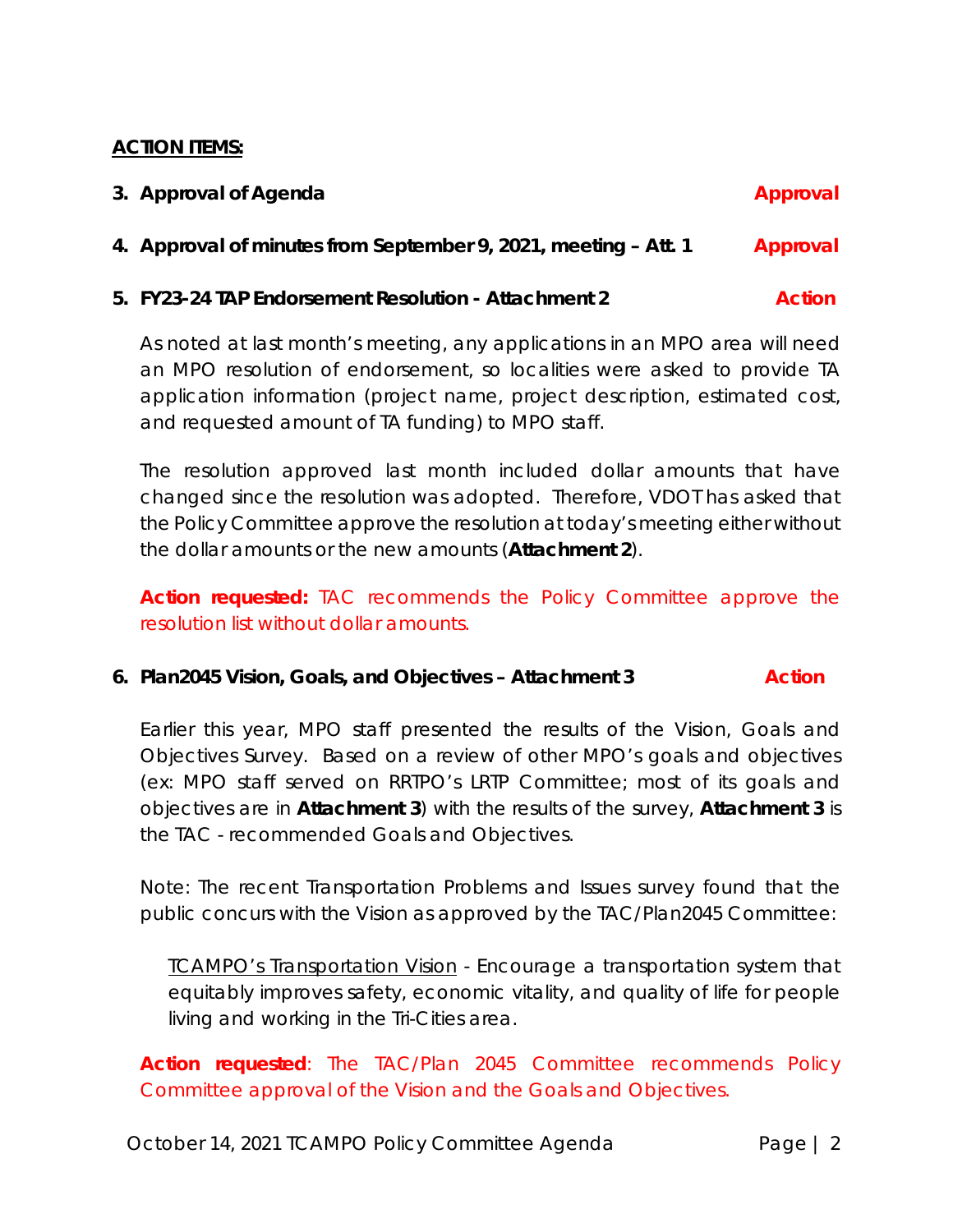# **7. Plan2045 Report Information**

MPO staff will provide a status update of Plan2045, including the schedule below:

November /December:

- Approve the *Plan2045* Candidates Prioritization/Scoring Process
- Approve the *Plan2045* Revenue Forecasts (VDOT and DRPT) and Assumptions
- Resilience presentation which level of vulnerability?

January:

- Approve the *Plan2045* Candidates scores and CLRP List
- *Plan2045* Safety Goal Vision Zero Interest?

February:

• ICG meeting (Feb. 8 before RRTPO TAC meeting); Policy Committee approve for 30-day review (February 15-March 17)

March:

• Recommend Draft *Plan2045* for 30-day public review/outreach and resource agency review (March 15 – April 15)

May/June:

• Approve *Plan2045* for FHWA/FTA approval

| 8. DRPT Report     | Information |
|--------------------|-------------|
| 9. VDOT Report     | Information |
| 10. Other Upcoming | Information |

November /December:

• Approve the 2022 MPO Safety Target

January:

• FY22 Accomplishments and Draft FY23 UWPWP Priorities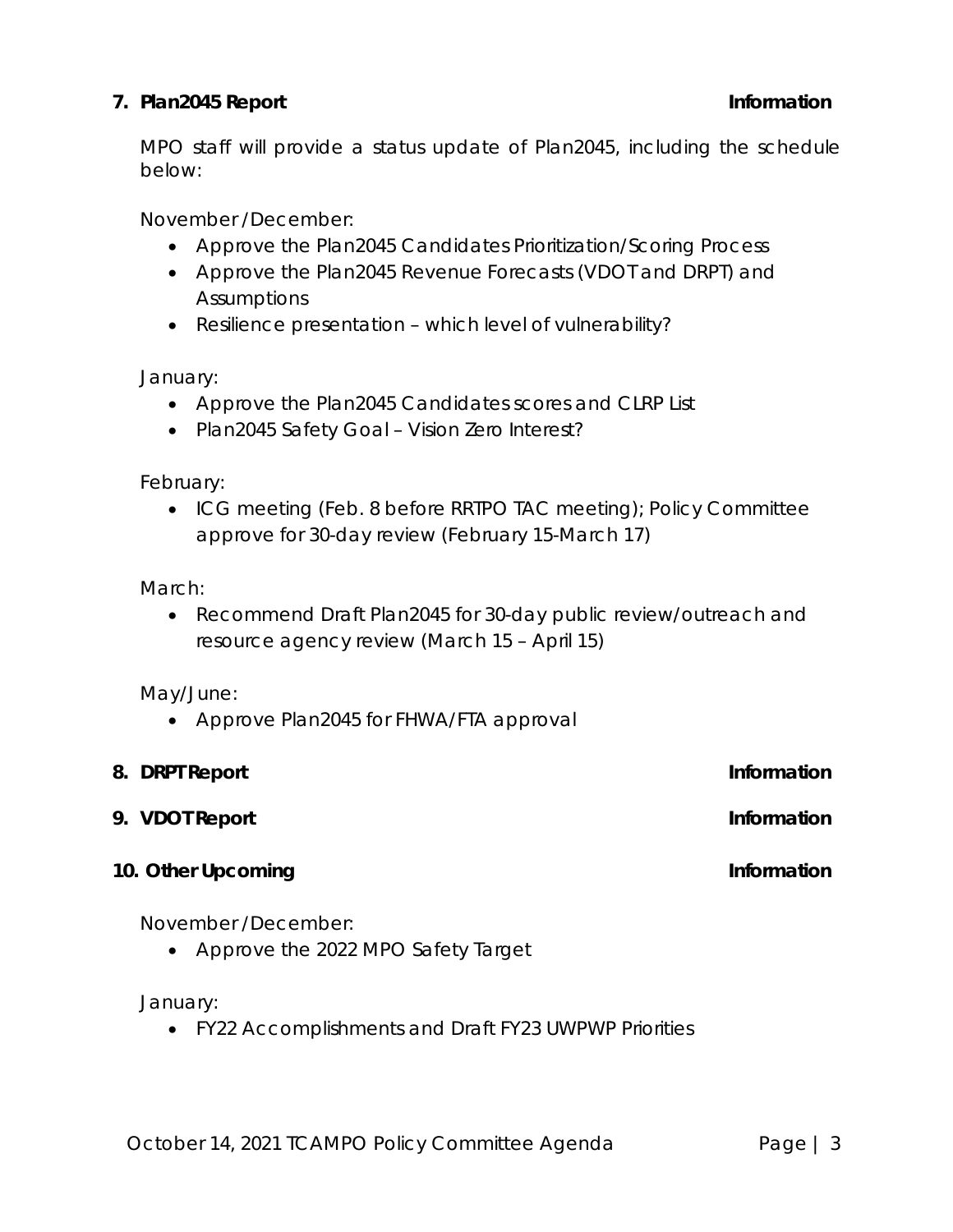# **11. Other Business**

# **12. Adjournment**

*Next meeting: Thursday, November 18, 2021 (in person, note the special date!)*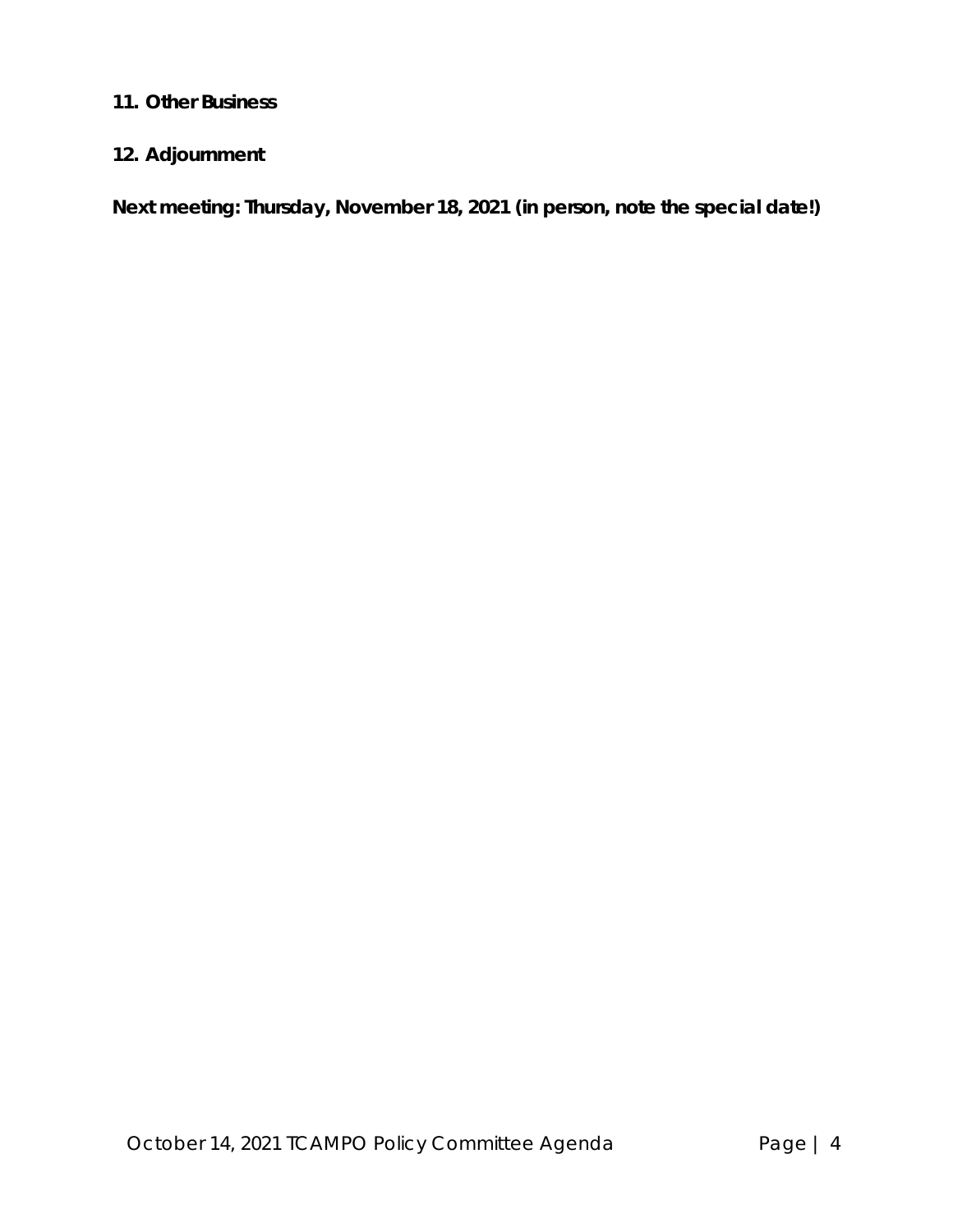# ATTACHMENT 1

# *TRI-CITIES AREA METROPOLITAN PLANNING ORGANIZATION POLICY COMMITTEE*

*DRAFT Meeting Minutes* Petersburg Multi-Modal Station 100 West Washington Street Petersburg, Virginia September 9, 2021 4:30 PM

Zoom Link (if you wish to attend virtually: <https://us02web.zoom.us/j/89354549449?pwd=SDNwRTJvMTJidUZSWlB5L1RXbFRFZz09>

Meeting Type:  $\Box$  Annual Regular  $\square$ Special (Called)

# **Members Present:**

| <b>Chesterfield County</b>                 | Kevin Carroll (via Zoom)      |  |
|--------------------------------------------|-------------------------------|--|
| <b>City of Colonial Heights</b>            | John Wood                     |  |
| Dinwiddie County                           | William Chavis, Chair         |  |
| City of Hopewell                           | Patience Bennett, Vice Chair  |  |
| <b>Prince George County</b>                | T.J. Webb                     |  |
| For the Secretary of Transportation        | Liz McAdory (alternate)       |  |
| Petersburg Area Transit                    | <b>Charles Koonce</b>         |  |
| <b>Crater Planning District Commission</b> | Alec Brebner                  |  |
| <b>Members Absent:</b>                     |                               |  |
| City of Petersburg                         | <b>Samuel Parham</b>          |  |
| <b>Others Present:</b>                     |                               |  |
| <b>Crater Planning District Commission</b> | Ron Svejkovsky, MPO Secretary |  |
| Crater PDC                                 | Jay Ruffa                     |  |
| VDOT                                       | Nicole Mueller (via Zoom)     |  |
| City of Hopewell                           | Johnnie Butler                |  |
| <b>Chesterfield County</b>                 | Barb Smith                    |  |

# **1. Call to order**

The meeting was called to order at 4:31 p.m. A quorum was present**.**

DRPT Tiffany Dubinsky (via Zoom)

PlanRVA Ken Lantz (via Zoom)

Prince George County **Iulie Walton**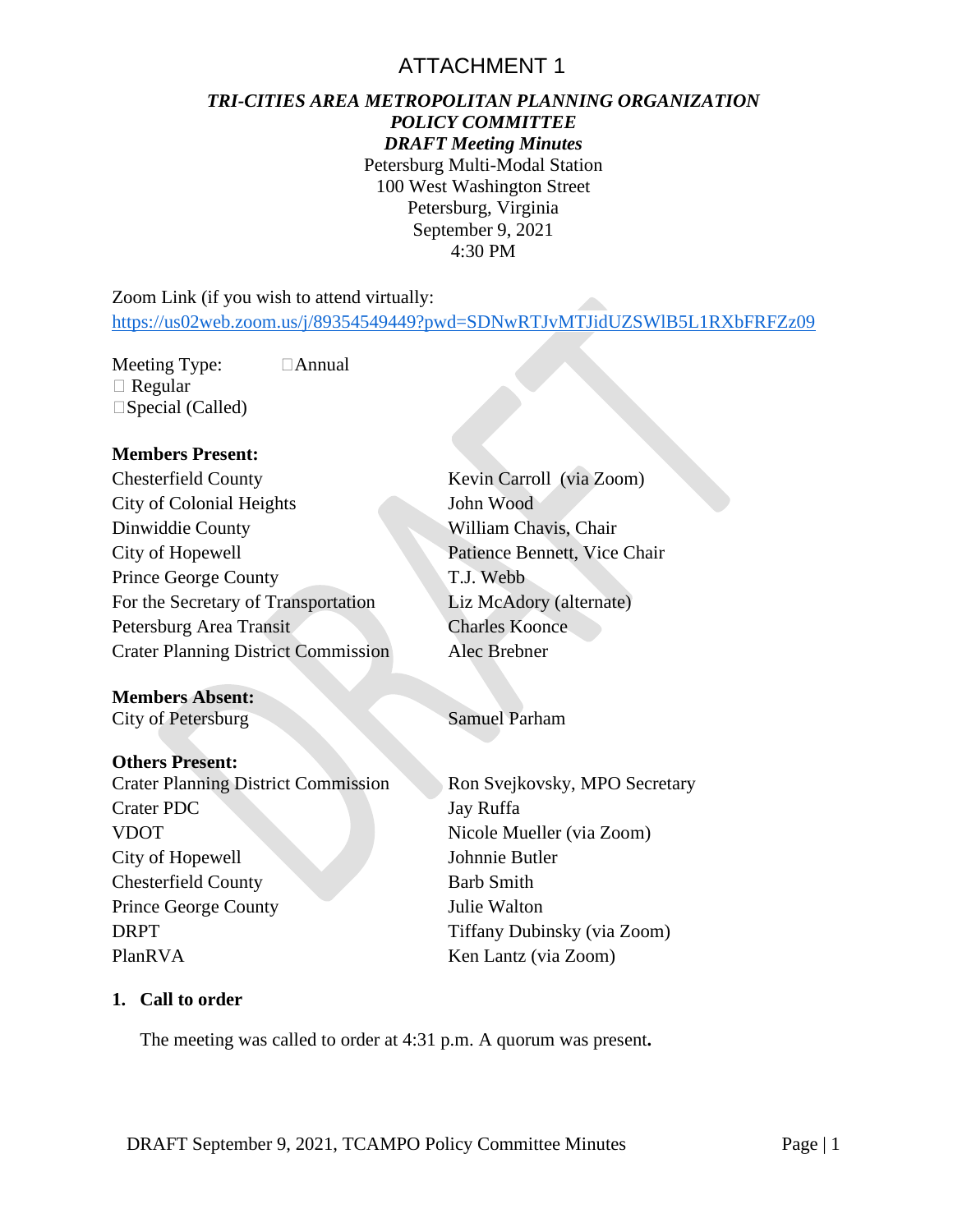### **2. Public Comment Period**

There were no public comments

### **3.** Approval of Agenda **Approved**

*Mr. Webb moved, and Ms. McAdory seconded the motion to approve the agenda. The motion was approved unanimously.*

### **4. Approval of minutes from August 12, 2021, meeting –** *Att. 1* **Approved**

*Mr. Webb moved, and Ms. Bennett seconded the motion to approve the agenda. The motion was approved unanimously*.

### **5. Transfer from UPC 70725 to UPC 101288 -** *Attachment 2* **Approved**

Mr. Svejkovsky noted that the City of Colonial Heights has requested a \$300,350 RSTP fund transfer from UPC 70725 (RSTP Balance Entry) to UPC 101288 (Lakeview Ave Widening. Attachment 2 includes the MPO staff report with revised FY22-27 RSTP Allocation Table and resolution.

*Ms. McAdory moved, and Mr. Webb seconded the motion that the Policy Committee approve the RSTP funds transfer by resolution. The motion was approved unanimously.*

### **6. FY23-24 Transportation Alternatives Program (TAP) -** *Att 3* **Approved**

Mr. Svejkovsky noted that any applications in an MPO area will need an MPO resolution of endorsement, so localities were asked to provide TA application information (project name, project description, estimated cost, and requested amount of TA funding) to MPO staff. Attachment 3 is the endorsement resolution which includes the list of TAP applications.

*Mr. Webb moved, and Mr. Carroll seconded the motion that the Policy Committee approve the TAP endorsements by resolution. The motion was approved unanimously.*

### **INFORMATION ITEMS:**

### **7. Metroquest Problems, Issues, and Needs Survey** – *Att. 4* **Information**

Mr. Svejkovsky (with VDOT assistance) will presented the results of the Problems and Needs Survey. Attachment 4 includes a summary of the results.

Mr. Svejkovsky noted that MPO staff has forwarded the comments (from the survey and from Facebook) to the TAC members.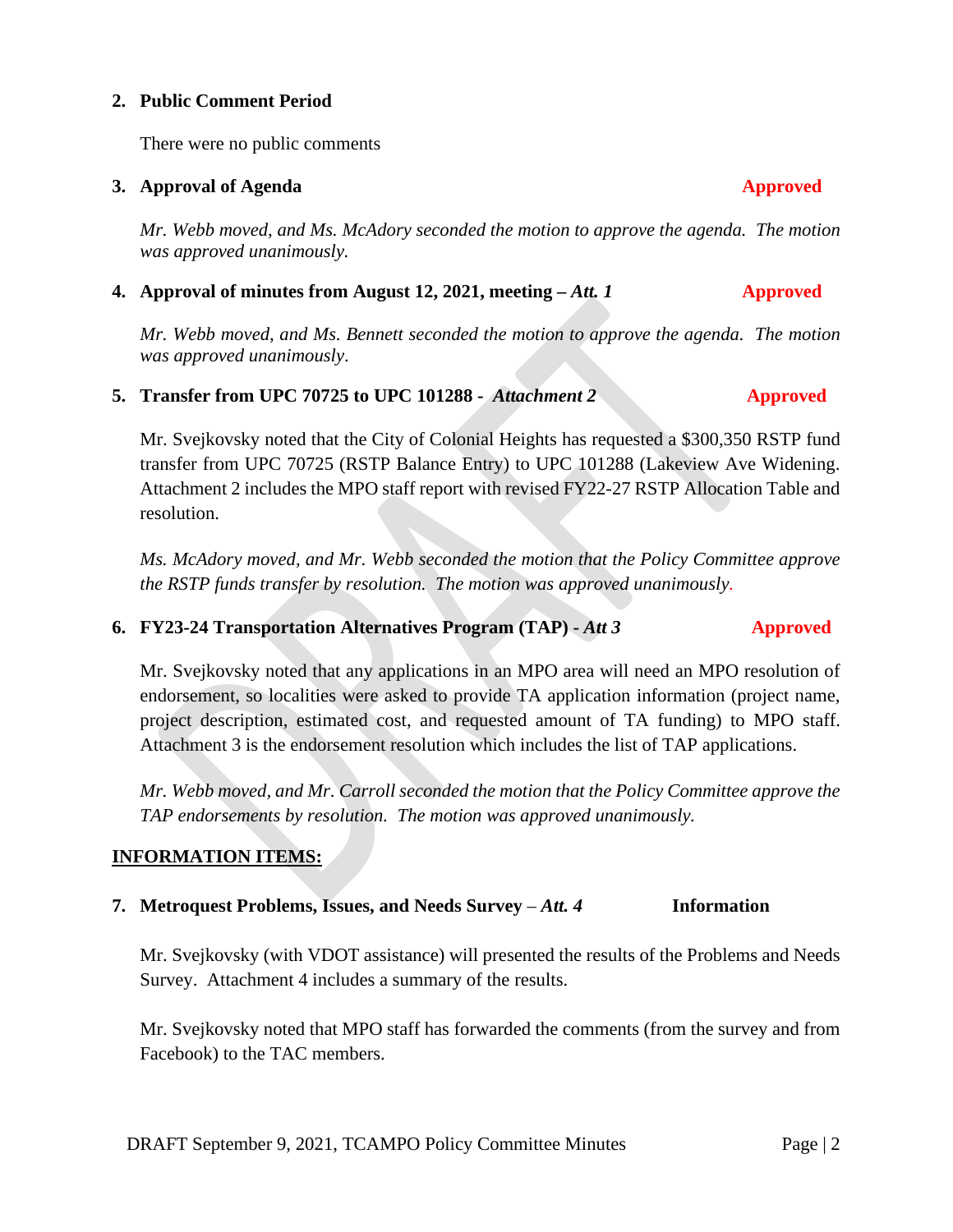### **8. Federal Certification Meeting <b>Information**

Mr. Svejkovsky noted that on August 24, the FHWA-FTA federal certification site visit of RRTPO was held (which TCAMPO staff also attended to help with the coordination questions) and of TCAMPO was held on August 25; the public meeting was also held August 26 p.m.

Mr. Svejkovsky also noted that the public comment period ends October 25.

### **9. Congressional Earmark Requests Status Information**

## Mr. Svejkovsky noted that there has been no change regarding the Congressional and Senate earmark requests, which includes:

- TCAMPO: Fall Line Trail project (\$8,500,000)
- Hopewell: Courthouse Road bus shelters and sidewalk (\$1,000,000)
- Prince George County: Roundabout at the Intersection of Middle Rd. and Jefferson Park Rd. (\$3,540,806)
- Ettrick Train Station Revitalization Bessie Lane Realignment and Reconstruction (\$1,000,000)

### **10. RAISE Grant Applications - Status Information**

Mr. Svejkovsky noted that the review process continues for:

- "Fall Line Trail (Patton Park through VSU to River Road)" Capital Grant
- "I-85 NB to I-95 SB (Planning and Conceptual Design)" Planning Grant, and
- "Multimodal Mobility Planning in Areas of Persistent Poverty (APP) in Tri-Cities MPO Area" Planning Grant.

### **11. DRPT Report Information**

Ms. Dubinsky presented the DRPT monthly report (attached to the minutes)

### **12. VDOT Report Information**

Ms. McAdory presented the VDOT monthly report (attached to the minutes)

### **13. Upcoming Information**

Mr. Svejkovsky noted that upcoming in October 14/November:

- Approve the *Plan2045* Goals and Measures
- Approve the *Plan2045* Candidates Prioritization/Scoring Process
- Approve the *Plan2045* Revenue Forecasts (VDOT and DRPT)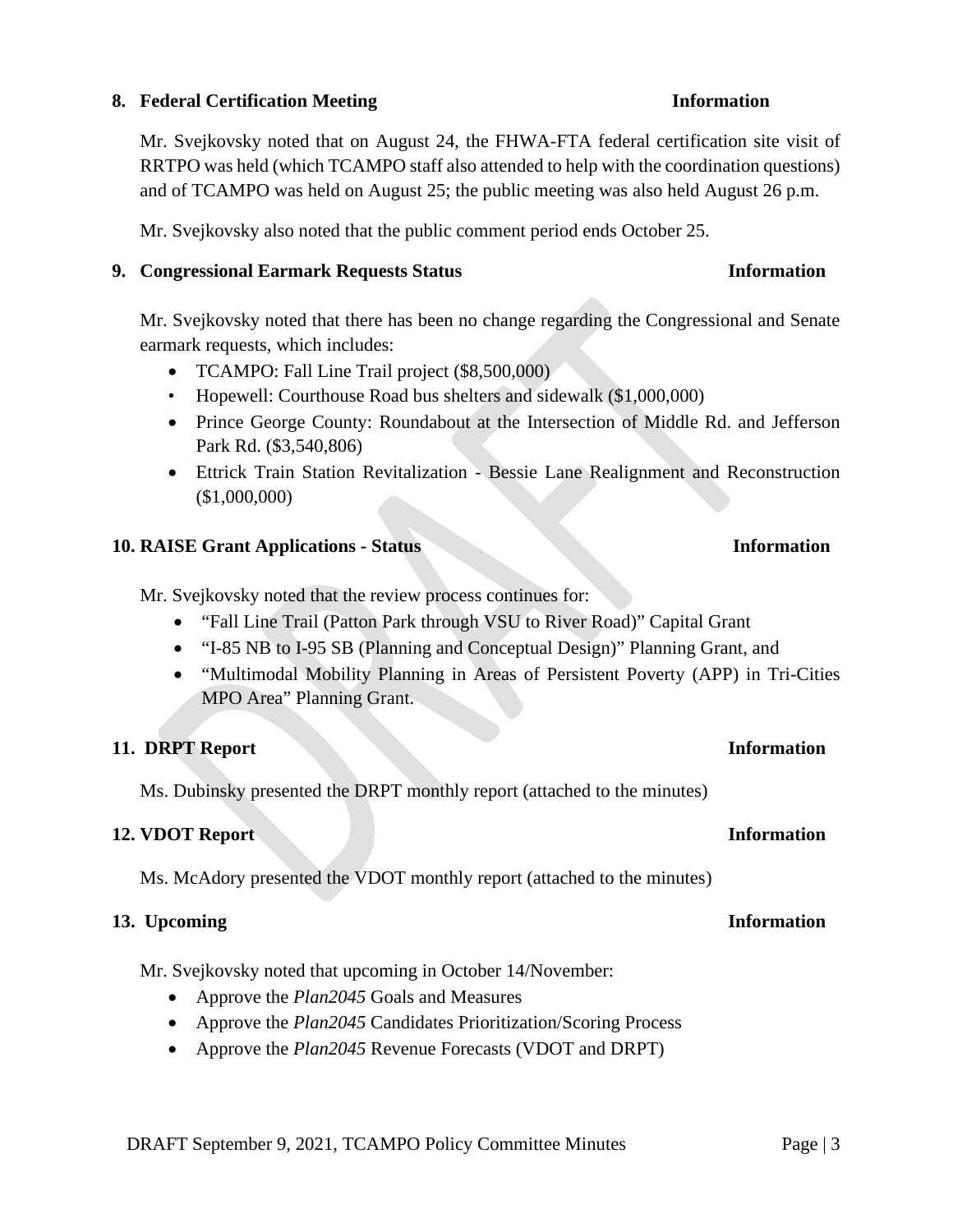### **14. Other Business**

There was no other business

# **15. Adjournment**

The meeting was adjourned at 4:56 p.m. The next meeting: Friday, October 14, 2021 (in person!)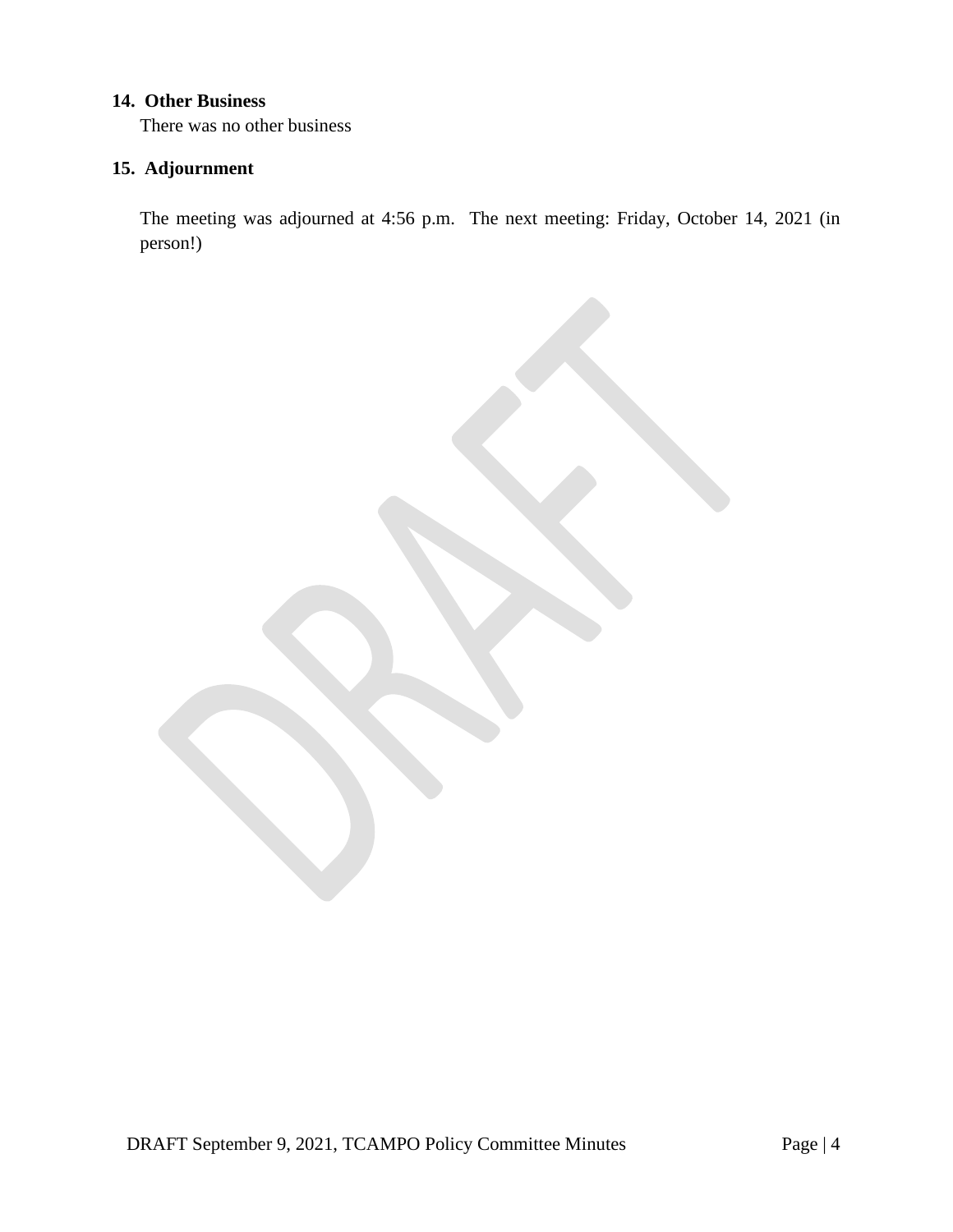

# **Transit Equity and Modernization Study**

- DRPT has selected Kimley-Horn to support the Transit Equity and Modernization Study (HJ 542).
- The legislation requires DRPT to conduct a needs assessment that focuses on the equitable delivery of transit services and modernization of transit in Virginia.
- A joint webinar for TRIP and Transit Equity and Modernization Study was held on July 29.
- An interim report is due to the General Assembly by December 2021 and final report by August 2022.

# **SMART SCALE Round 5**

- With the SMART SCALE portal scheduled to open March 2022, DRPT is encouraging all eligible applicants with potential transit or rail projects to reach out for technical assistance on applications.
- Please reach out to your DRPT contact or for general SMART SCALE questions, please contact Taylor Jenkins at taylor.jenkins@drpt.virginia.gov.

### **Transit Ridership Incentive Program**

- The Transit Ridership Incentive Program (TRIP) is a new statewide grant program dedicated to improving transit's regional connectivity in urban areas with a population in excess of 100,000 and reducing barriers to transit use by supporting low income and zero fare programming.
- Application opened on August 1 and will close September 17, 2021. Supporting documentation such as letters of support or board approvals may be submitted through October 1, 2021.
- Additional information is available on DRPT's webpage at: http://www.drpt.virginia.gov/transit/triptransit-ridership-incentive-program/

### **Virginia Breeze Bus Expansion**

- The Virginia Breeze intercity bus service is expanding service along the I-81 Corridor with a fourth route titled the Highlands Rhythm. Service will begin later this year.
- The route will consist of daily northbound and southbound service connecting Bristol, Virginia to Union Station in Washington, D.C. with stops in Wytheville, Radford, Christiansburg, Salem, Roanoke, Harrisonburg, Dulles International Airport, and West Falls Church Metrorail Station.

### **Intercity Bus Relief Funding Opportunity**

- This one-time grant opportunity will help intercity bus companies recover operating expenses incurred during the pandemic
- The application period is open now through October 1, 2021
- Funding is provided at a 100 percent federal share, with no local match required. The funds can be used to reimburse certain operating expenses incurred to maintain transit services as well as pay for administrative leave for transit personnel due to reduced operations during the emergency.
- The Federal Transit Administration (FTA) and DRPT have established eligibility criteria to appropriately allocate this funding. Criteria should be thoroughly reviewed before completing the application.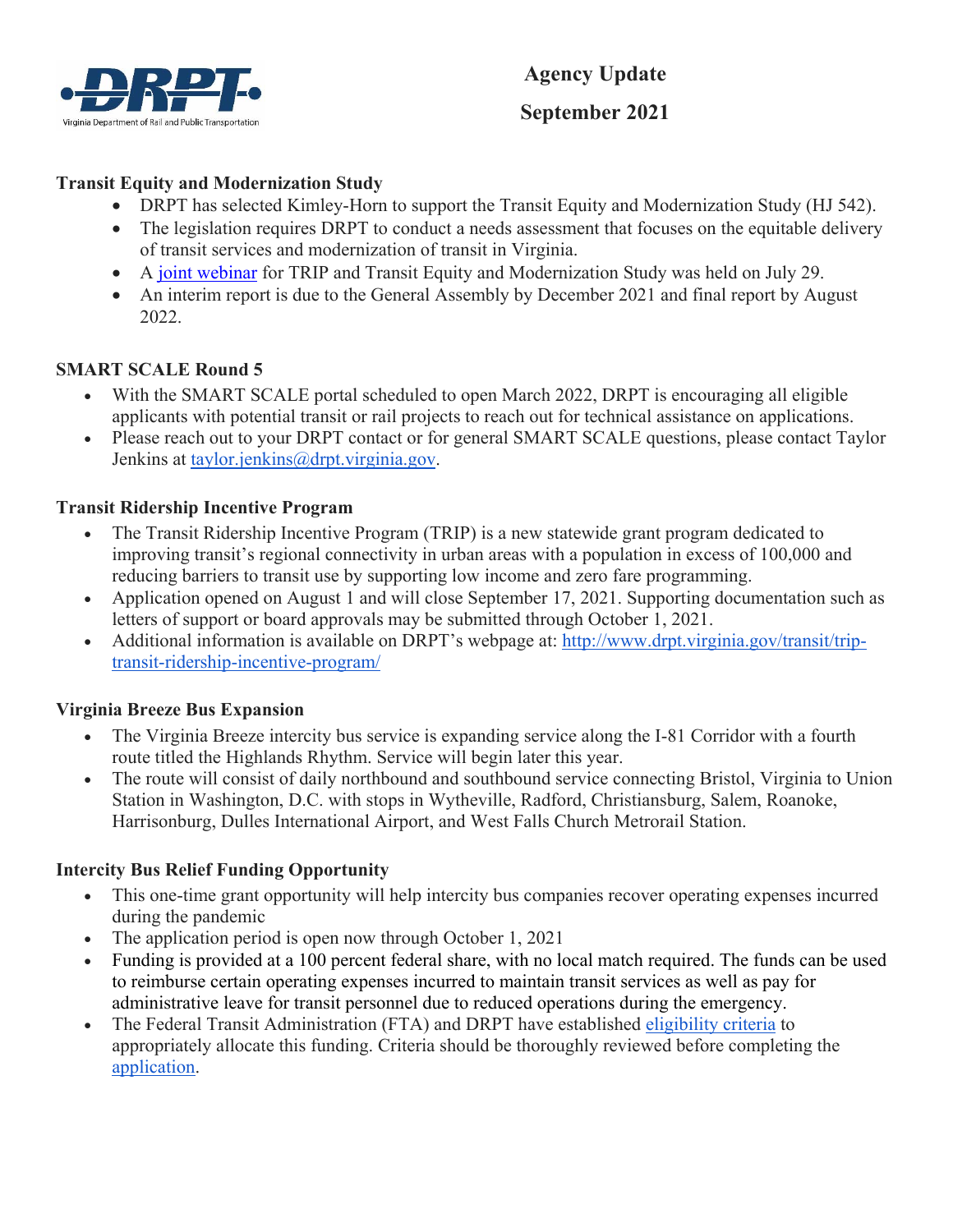# **Virginia Passenger Rail Authority**

- The VPRA Board will be meeting on September 28, 2021 at 10:00 am at the VDOT Central Auditorium - 1221 E. Broad Street, Richmond, VA with a livestream available.
- Extension of passenger rail service from Staples Mill Station to Main Street Station scheduled to launch in September as part of the Transforming Rail in Virginia Program.
- Additional information on VPRA can be found at: http://vpra.virginia.gov/

# **Freight Rail Enhancement to Increase Goods and Highway Throughput (FREIGHT) Grant Program**

- DRPT funding program to utilize the Commonwealth Rail Fund for planning purposes and rail projects not administered by the Virginia Passenger Rail Authority
- DRPT presented at the July CTB Board workshop draft guidance for the FREIGHT program. A copy of the presentation may be found here: http://www.drpt.virginia.gov/media/3499/crf freight julyctb.pdf
- Next steps include finalizing program guidance, adoption by the CTB, and accepting applications on December 1, 2021.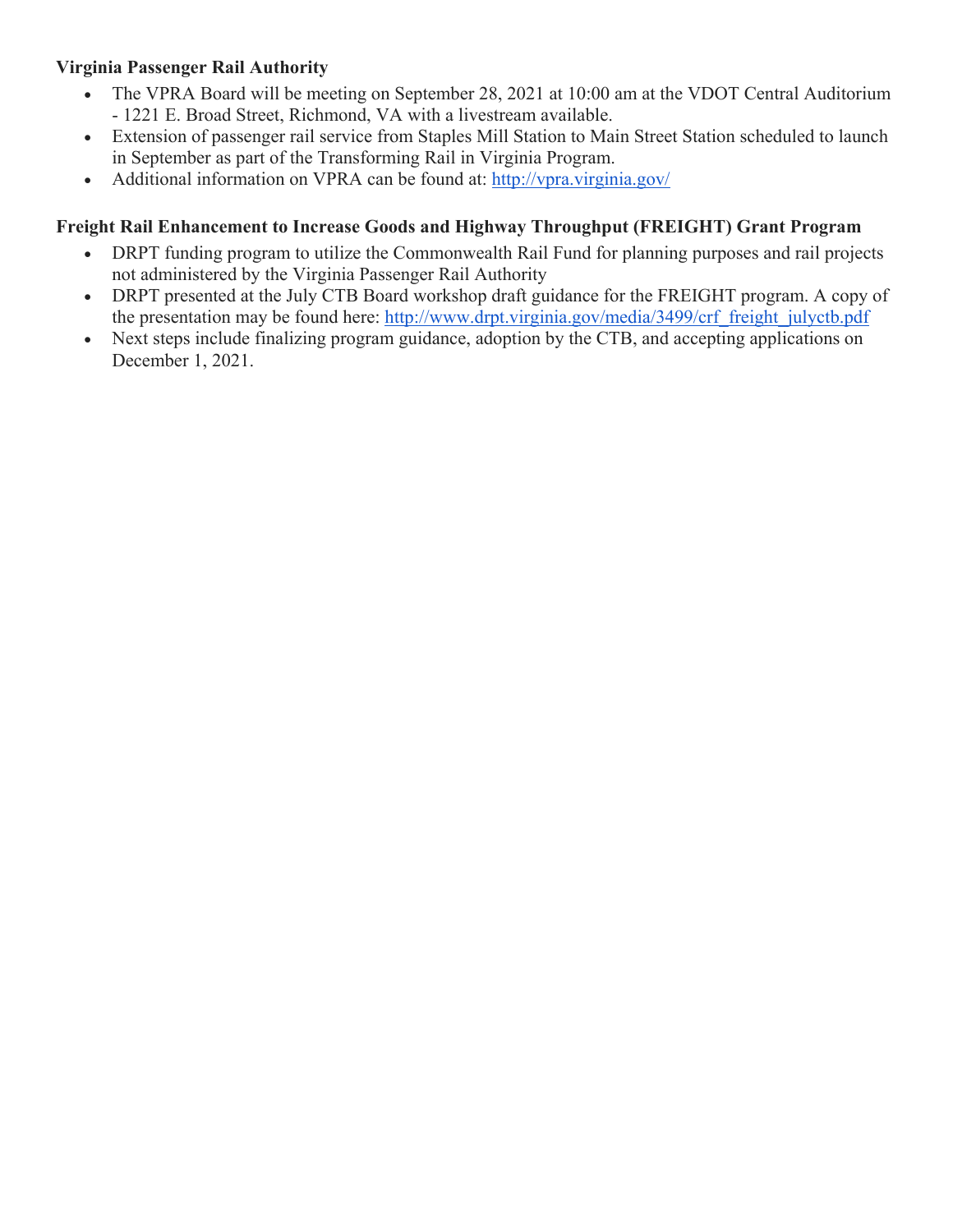Tri-Cities MPO Policy Committee Meeting September 9, 2021 VDOT Richmond District Updates



### **CTB – August 2021 Meeting Update**

• No August CTB meetings were held

### **CTB – Next Meeting:** (VDOT Auditorium)

- Workshop Meeting on Sept. 14<sup>th</sup> at 10:00am
- Action Meeting on Sept.  $15<sup>th</sup>$  at 9:00am

### **[Local Programs Workshop](https://www.virginiadot.org/business/lad_meeting.asp)**

- VDOT's Local Assistance Division will host the 2021 Local Programs Workshop on Oct. 26-28 at the Norfolk Marriott Waterside
	- o Click link above for information and to register

### **Fall Line Trail**

- VDOT staff is continuing to review Fall Line Trail cost estimates and budget needs in order to assist CVTA with budget planning for other sections of the trail
	- o This review includes the portion of the Fall Line Trail that falls within the Tri-Cities MPO area
	- o VDOT is coordinating this review with impacted Tri-Cities member locality staff

### **Federal MPO Certification Review**

- Thank you to MPO staff and all that participated in the Federal MPO Certification review
- VDOT continues to be available to provide any information or assistance needed

### **Upcoming Public Hearings/Citizen Information Meetings**

● There are currently no Public Hearings or Willingness to Hold Public Hearings in the Tri-Cities MPO study area.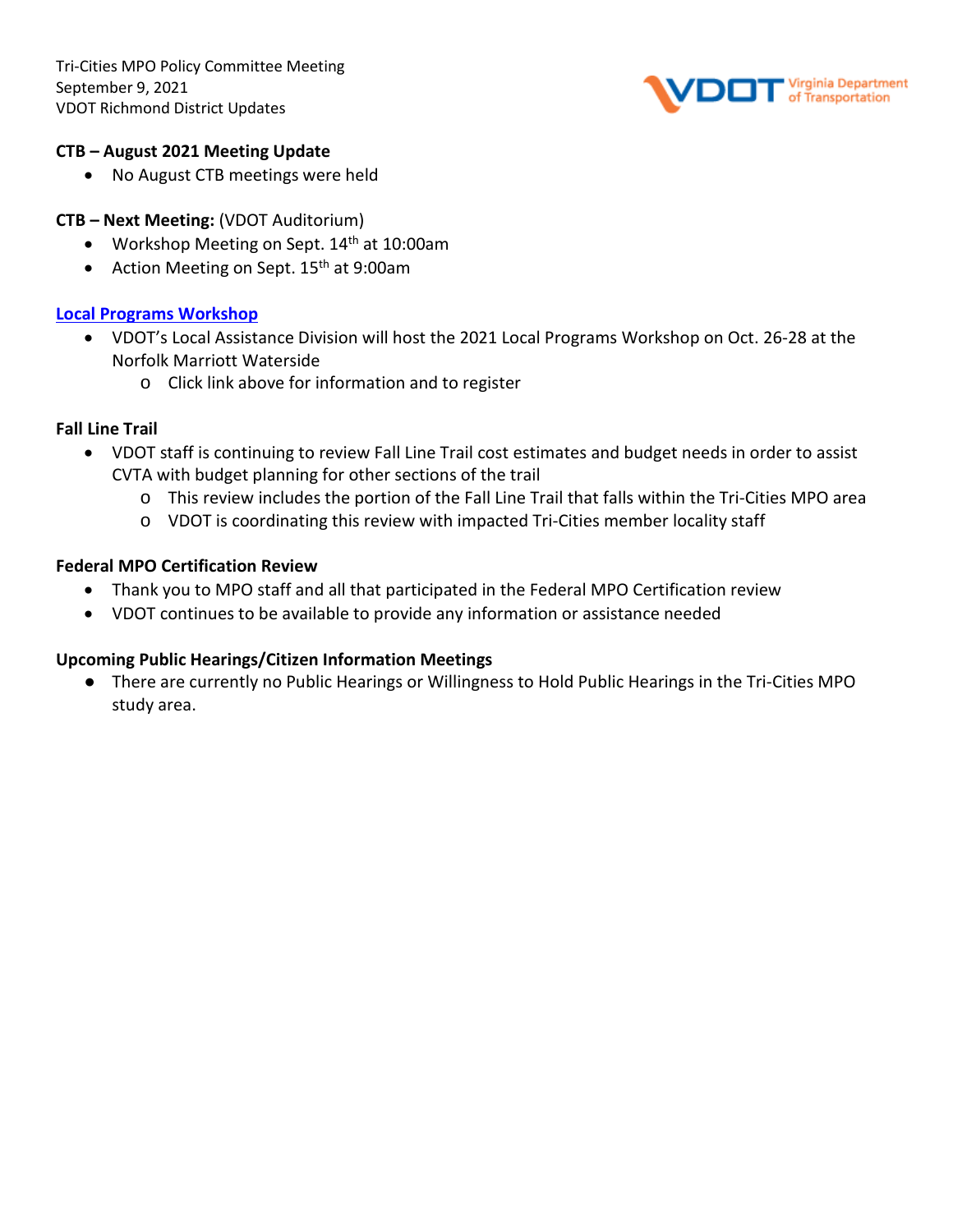# ATTACHMENT 2

# **Tri-Cities Area Metropolitan Planning Organization Resolution Endorsing FY23 – FY24 Transportation Alternative Program Set-Aside Applications**

WHEREAS, the Transportation Alternatives (TA) Set-Aside Guidance requires all Transportation Alternatives applications located within the boundaries of a Metropolitan Planning Organization, to obtain a resolution of endorsement from the appropriate MPO; and

WHEREAS, Chesterfield County, the City of Colonial Heights, and the City of Hopewell indicated their intent to submit FY23 – FY24 Transportation Alternatives applications for the following projects:

- App. ID 8093 Chesterfield, Fall Line Trail (W. Westover to Fairfax)
- App. ID 7993 Colonial Heights, Appomattox Greenway Trail Phase 6
- App. ID 7994 Colonial Heights, Appomattox Greenway Trail Boulevard Spur
- App ID 7995 Colonial Heights, SRTS Phase III Middle School Sidewalks
- App. ID 8258 Hopewell, W Randolph Rd Shared Use Path

NOW, THEREFORE, BE IT RESOLVED, that the Tri-Cities Area Metropolitan Planning Organization endorses these project applications for the FY23 – FY24 Transportation Set-Aside process.

Upon a motion by \_\_\_\_\_\_\_\_\_\_\_\_\_\_ ( ) with a second by \_\_\_\_\_\_\_\_\_\_\_\_\_ ( ) and carried by a voice vote a motion was adopted on October 14, 2021 with \_\_\_ members voting aye, \_\_\_ members voting nay, and \_\_\_ members abstaining.

The Honorable William D. Chavis, Chair, Tri-Cities Area Metropolitan Planning Organization

\_\_\_\_\_\_\_\_\_\_\_\_\_\_\_\_\_\_\_\_\_\_\_\_\_\_\_\_\_

\_\_\_\_\_\_\_\_\_\_\_\_\_\_\_\_\_\_\_\_\_\_\_\_\_\_\_\_\_\_

October 14, 2021

Ronald D. Svejkovsky Secretary, Tri-Cities Area Metropolitan Planning Organization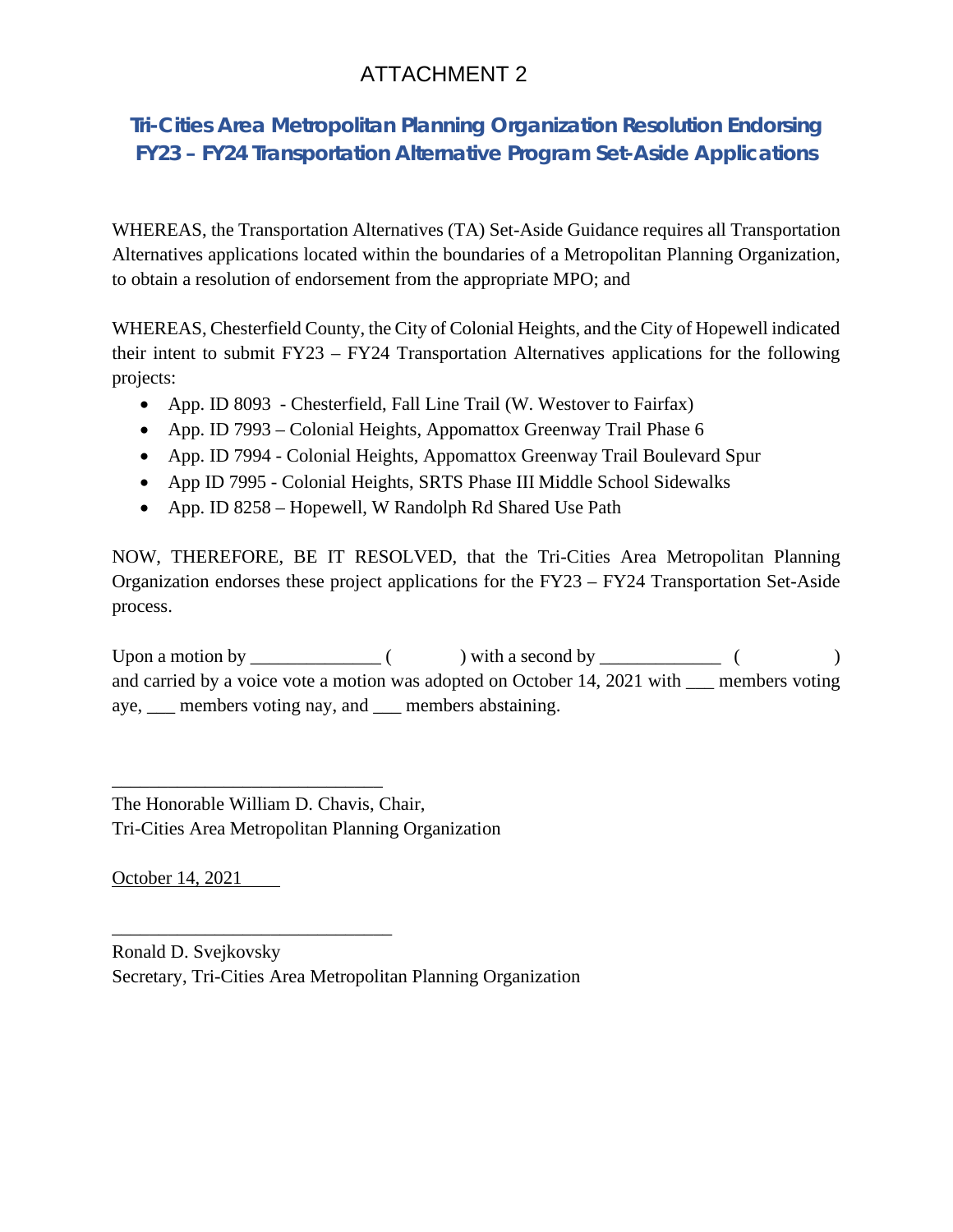# ATTACHMENT 3

# *Plan2045* **Goals and Objectives**

TCAMPO conducted public on-line surveys from January to August 2021 to gain an understanding of the public opinions on the of transportation goals and priorities in the region. The chart below displays the survey results (the lower the number, the higher the rank).



Guided by the survey inputs and Plan2045 Committee recommendations, TCAMPO staff recommend the following goals and objectives:

# **A. Safety**

# *Improve the safety of the transportation system for all people.*

- A1. Enhance safety and comforts of bicycle and pedestrian facilities.
- A2. Work to eliminate all serious injuries and fatalities resulting from vehicular accidents.

### **B. Environment/Land Use**

# *Reduce the negative impact the transportation system has on the natural and built environment.*

B1. Address roadways prone to flooding and consider climate impacts in transportation planning prioritization and funding decisions.